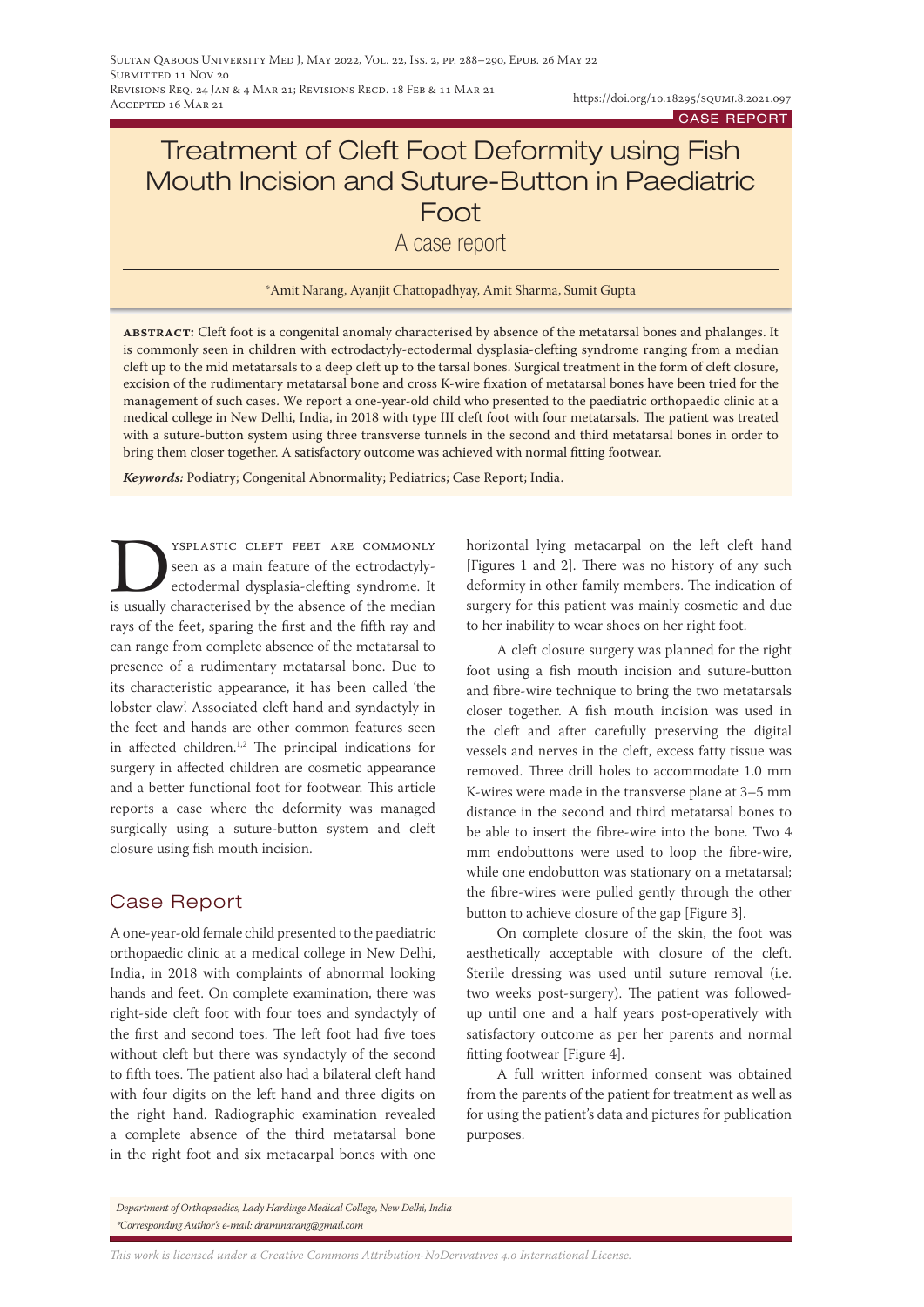

**Figure 1:** Photographs of the right foot of a one-year-old female child. **A:** Clinical photograph showing cleft foot. **B & C:**  Intraoperative photographs showing suture-button loop being passed through the metatarsal tunnels. **D:** Post-procedure photograph showing closure of the cleft.



**Figure 2:** X-ray images of the limbs of a one-year-old female child. **A:** Anteroposterior view of the left cleft hand. **B:** Anteroposterior view of both feet showing right cleft foot. **C:** Immediate post-operative X-ray of the right foot **D:** Post-operative X-ray of the right foot at 18-month-follow-up.

#### **Discussion**

Cleft foot is a rare anomaly which is usually syndromic and associated with other spectrum of deformities such as cleft lip and cleft palate, etc.<sup>3</sup> Clinical presentation can vary from an absence of toes to a deep cleft with absence of metatarsals. Blauth and Borisch's radiographic classification is commonly used to classify the deformity. According to this classification, the current patient was a Type III with four metatarsal bones.4 In addition, Abraham *et al*.'s classification was used to classify the deformity clinically; the patient was type I clinically with the cleft almost crossing the mid-metatarsal level.5

The indications for surgery in these patients are an improved foot shape for footwear and a better



**Figure 3:** Illustration showing the sequence of sutures passing through metatarsal holes.

cosmetic appearance. Treatment should be devised as per the patient's demand and the magnitude of the deformity. The various techniques used for such repairs are simple cleft closure with Z-plasty, application of double pedicled flap, cross K-wire fixation of the metatarsal bones to prevent splaying in the post-operative period and removing the horizontal metatarsal in order to bring the other metatarsals closer and decrease the width of the foot.<sup>6-8</sup> All the authors in the literature have emphasised the need for reconstruction of intermetatarsal ligament to prevent failure of correction. Insertion of a silicone block has been used in cases with two or three ray deficiencies to fill the gap.6 Some authors have used the Ilizarov apparatus for correction of cleft foot at an adult age, but this can't be used in children owing to the cartilaginous nature of foot bones.9 The suture-button mechanism is used to bring the two metatarsals closer and is a recent modality being tried in these patients with the purpose of restoration of the intermetatarsal ligament function. Although there are risks with this technique, such as splintering of the metatarsal while tunnel drilling and tunnel blow-out during the tightening of the suture, if done carefully, it is an excellent technique to decrease the intermetatarsal space; it protects the cleft repair and restores the function of the intermetatarsal ligament. It is also thought to maintain the alignment of the metatarsal bones during growth so that they do not divert.10 Instead of using a single large drill hole to pass the fibre-wire, in the current patient three